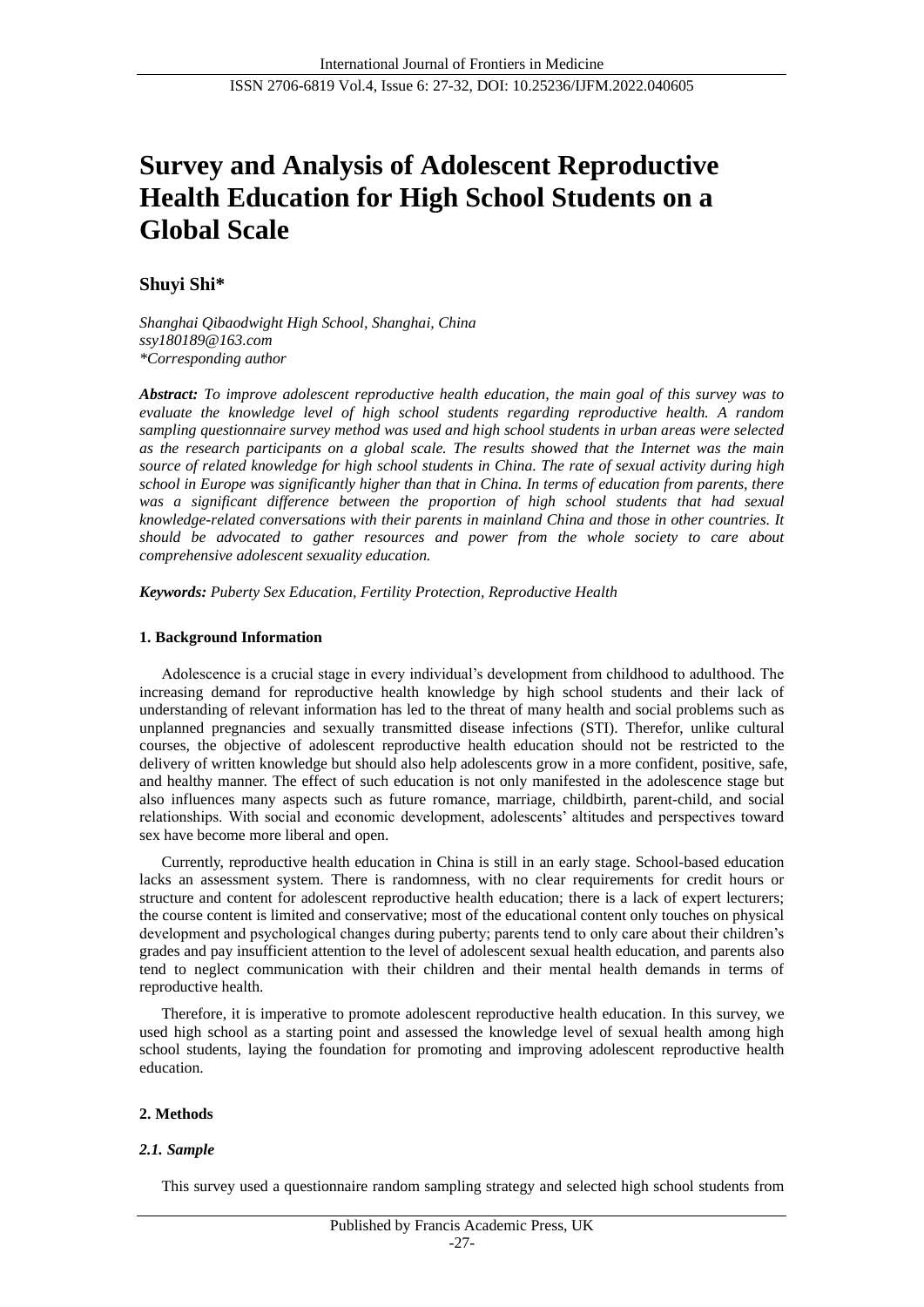five cities of Shanghai, Hangzhou, Ningbo, Vienna, and Vancouver worldwide as the study subjects. The inclusion criteria included: (1) voluntary participation in the study and (2) middle school students aged 15 to 18 years. The exclusion criteria included: (1) incomplete questionnaire responses, (2) simple repetitive responses, (3) students older than 18 or younger than 15 years, who were not recruited to the survey.

A promise was made that information obtained from the student participants would be used only for this survey and the survey was conducted anonymously.

#### *2.2. Survey Instrument*

(1) Basic Information Questionnaire. A self-designed Basic Information Questionnaire was used in this study to collect basic information on the students and their families. There were eight items on the questionnaire, including the basic demographic characteristics of age, gender, religion, parents' occupations, and monthly household income.

(2) The adolescent sexual knowledge questionnaire was researcher-made. It included seven true or false questions, where the respondents chose whether the multiple-choice statements were true or false, and six multiple-choice questions, among which five questions had only one correct answer and one question had one or more correct answers.

(3) The questionnaires were translated into three languages, Chinese, English, and German.

## *2.3. Data Collection Methods*

During this survey research, questionnaires were either sent electronically via quick response code on Wechat or printed and handed out to high school students to recruit them to the survey. Invalid questionnaires were deleted according to the exclusion criteria. A total of 408 questionnaires were received, among which 225 were from Wechat, and 183 were hardcopies, with an effective questionnaire return rate of 95%.

#### *2.4. Statistical Analysis Methods*

Statistical analyses were performed using the Statistical Package for the Social Sciences, version 20.0 (SPSS Inc., Chicago, IL, USA). Countable data are presented as rates and chi-squared tests were performed for pairwise comparisons. A P-value of < 0.05 indicated a statistically significant difference.

## **3. Results**

#### *3.1. Survey on the Sexual Knowledge Level of Males and Females during Adolescent Development*

A total of 388 individuals participated in the survey, among which 183 were males and 105 were females. Each participant was recruited according to the exclusion criteria. The average age of the participants was 17 years old. They were all from high schools from regions such as China, Austria and Canada.

#### *3.2. Sexual Knowledge Level*

Of the participants, 84.70% of the males and 81.95% of the females considered themselves to have sexual knowledge, showing a difference between genders (Table 1). However, 2.19% of the males and 0.98% of the females reported "No understanding," showing no significant difference. This shows that, in terms of knowledge on adolescent development, both males and females had similar knowledge levels but males were more confident than females that they had a better understanding of relevant knowledge (p=0.368).

| Gender  | Understanding | No understanding | A little understanding | Total | t / C2 |       |
|---------|---------------|------------------|------------------------|-------|--------|-------|
| Males   | 155 (84.70%)  | 4 (2.19%)        | 24 (13.11%)            | .83   |        | 0.368 |
| Females | 168 (81.95%)  | $2(0.98\%)$      | 35 (17.07%)            | 205   |        |       |
| Total   | 323 (83.25%)  | $6(1.55\%)$      | 59 (15.20%)            | 388   | .96    |       |

*Table 1: Sexual knowledge levels of males and females*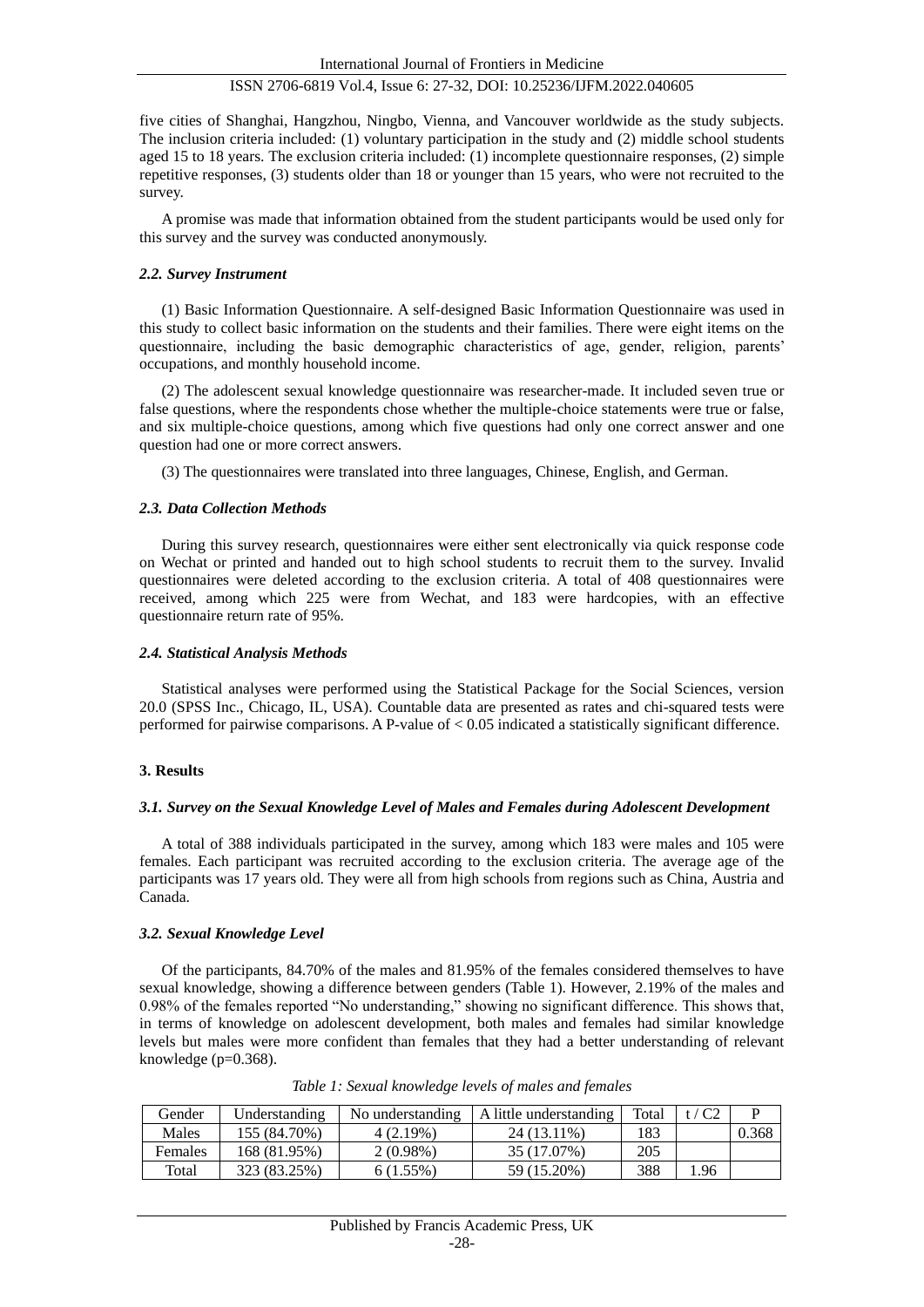#### *3.3. Knowledge of Contraception Methods*

Regarding knowledge on contraception methods, the majority of high school students had some understanding of contraception methods, among which the proportion of students knowing the methods of condom use was the highest while the proportion of them knowing about safe period contraception was the lowest (Table 2).

| Gender  | Contraceptive drug | Condom | Safety period |
|---------|--------------------|--------|---------------|
| Males   | 90.5%              | 98.7%  | 68.9%         |
| Females | 98.1%              | 99.0%  | 57.8%         |

*Table 2: Knowledge of contraception methods of males and females*

#### *3.4. Sexual Behaviors*

Regarding the survey questions on past sexual intercourse, 10.90% of the participants from mainland China reported past sexual intercourse experience, with a higher rate in males than in females (Table 3). As shown in Table 3 ( $p<0.001$ ), the frequency of sexual intercourse experience was significantly higher among high school students in countries other than China compared to China, with almost half of the high school students in countries other than China reporting ever having sexual intercourse experiences.

*Table 3: Proportion of high school students with sexual intercourse experience in China and other countries*

| Region                             | With sexual<br>intercourse experience | With no sexual<br>intercourse experience | Total | $t/C^2$ | D       |
|------------------------------------|---------------------------------------|------------------------------------------|-------|---------|---------|
| Other<br>Countries<br>except China | 107 (51.20%)                          | 102 (48.80%)                             | 209   |         | < 0.001 |
| China                              | 12 (6.70%)                            | 167 (93.30%)                             | 179   |         |         |
| Total                              | 119 (30.67%)                          | 269 (69.33%)                             | 388   | 89.30   |         |

## *3.5. Whether the Participants Understood that Unprotected Sexual Intercourse Could Cause STDs and Pregnancy*

Table 4 demonstrates that females better understood that unprotected sexual intercourse could lead to the spread of STDs and pregnancy compared to males. In addition, the proportion of males who had no understanding of that was significantly higher than that of females (p=0.029).

*Table 4: Proportion of high school students who understood the consequences of failure to use contraception between males and females*

| Gender         | Understood the<br>consequences of<br>failure to use<br>contraception | Did not understand the<br>consequences of failing<br>to use contraception | Total | $t/C^2$ | D     |
|----------------|----------------------------------------------------------------------|---------------------------------------------------------------------------|-------|---------|-------|
| Males          | 173 (94.54%)                                                         | $10(5.46\%)$                                                              | 183   |         | 0.029 |
| <b>Females</b> | 202 (98.54%)                                                         | $3(61.46\%)$                                                              | 205   |         |       |
| Toutal         | 375 (96.65%)                                                         | 13 (3.35%)                                                                | 388   | 4.78    |       |

#### *3.6. Sexual Knowledge-related Communication with Parents*

As shown in Table 5, almost half of the high school students in foreign countries talked about sexual knowledge-related issues with their parents while only a very small proportion of Chinese high school students had related conversations with their parents. The proportion of high school students that had related parent-child conversations in foreign countries was significantly higher than that in China  $(p<0.001)$ .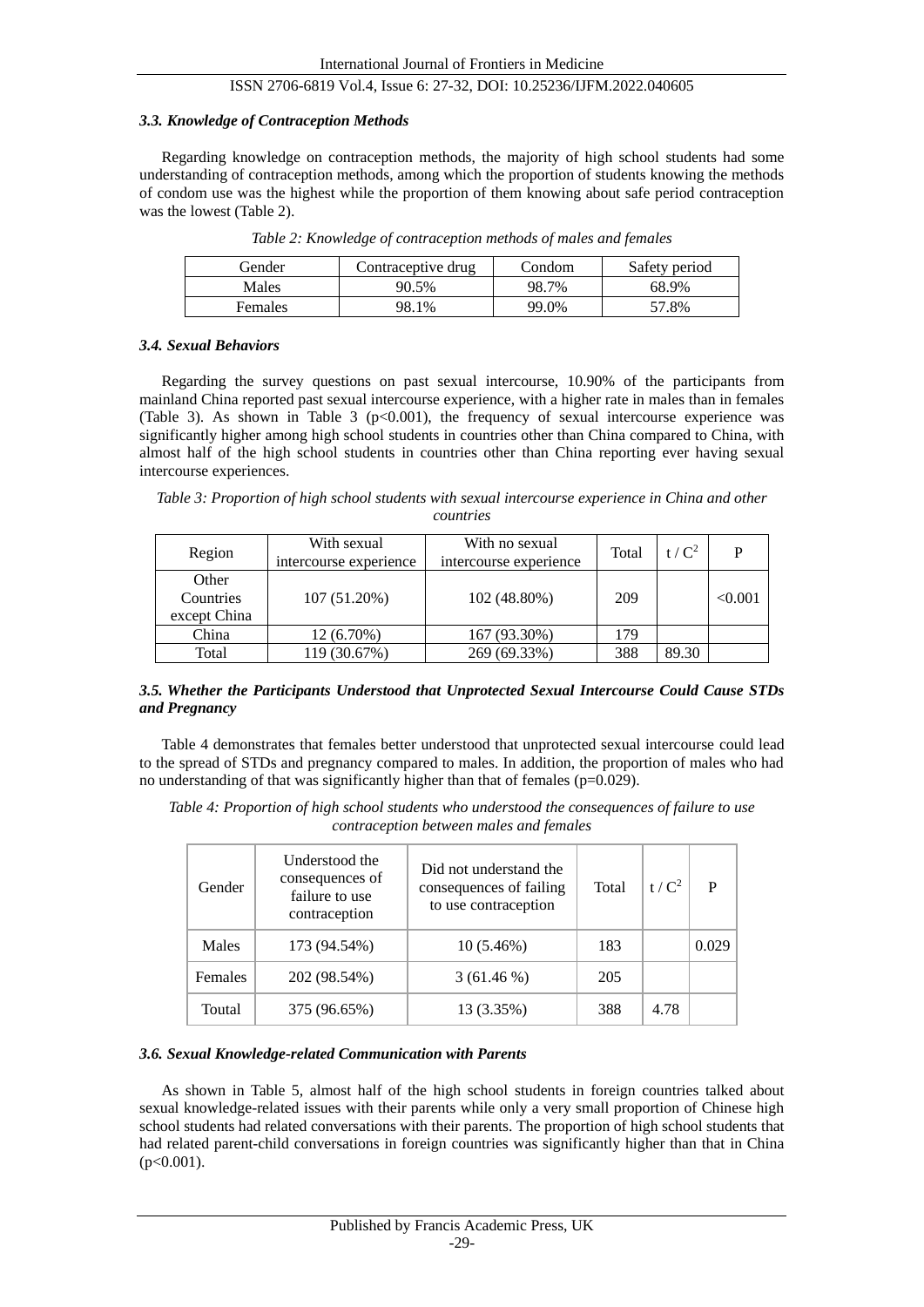| Region             | Talked about sexual<br>knowledge-related<br>issues with parents | Did not talk about sexual<br>knowledge-related issues<br>with parents | Total | t/C2  | P       |
|--------------------|-----------------------------------------------------------------|-----------------------------------------------------------------------|-------|-------|---------|
| China              | 52 (29.55%)                                                     | 124 (70.45%)                                                          | 176   |       | < 0.001 |
| Other<br>countries | 103 (48.58%)                                                    | 109 (51.42%)                                                          | 212   |       |         |
| Total              | 155 (39.95%)                                                    | 233 (60.05%)                                                          | 388   | 14.53 |         |

*Table 5: Proportion of high school students who could talk about sexual knowledge-related issues with their parents between China and other coutries*

## *3.7. Sources of Students' Sexual Knowledge*

Most of the students obtained their sexual knowledge through mass media including the Internet, books, and magazines, while only a small number of students obtained their sexual knowledge from their parents. Different genders have different ways of acquiring sexual knowledge, which is statistically significant (p=0.003).

| Gender | Parents            | School-based<br>education | Mass media including<br>the Internet, books and<br>magazines | Peer        | Total | $t/C^2$ | P     |
|--------|--------------------|---------------------------|--------------------------------------------------------------|-------------|-------|---------|-------|
| Males  | $2(1.11\%)$        | 42 (23.46%)               | 97 (54.19%)                                                  | 44 (24.58%) | 179   |         | 0.003 |
|        | Females 10 (4.93%) | 38 (18.72%)               | 119 (39.95%)                                                 | 36 (58.62%) | 203   |         |       |
| Total  | $12(3.09\%)$       | 80(20.62%)                | 216 (55.67%)                                                 | 80(20.62%)  | 388   | 13.96   |       |

*Table 6: Sources of students' sexual knowledge*

#### **4. Discussion**

With the development and application of network technology and electronic products, it has become very easy to access various kinds of information on the Internet. The survey showed that more than half of the high school students in mainland China obtained their sexual knowledge mainly through the Internet and media ( $p=0.003$ ). The proportion of high school students that obtained sexual knowledge from school was significantly lower in mainland China than that in Europe. The convenience of accessing knowledge from the Internet is one of the important reasons why adolescents preferred this approach. However, the reliability and accuracy of resources on the Internet need to be improved. The massive amount of information might mislead adolescents because high school students do not yet have the judgment to distinguish accurate and practical information, which can lead to incorrect behaviors that are caused by incorrect information. In contrast, more than 70% of adolescents in foreign countries obtained relevant information from school-based education. Systematic school education can effectively address the problem of information inaccuracy. The approach of Chinese high school students to accessing reproductive information was somewhat associated with the problematic setting of the school-based sexuality education curriculum. It fails to draw students to obtain relevant information through formal courses. Thus, promoting school-based education to become the main source of sexual knowledge for adolescents is necessary to ensure the dissemination of reliable and scientific reproductive health information and help adolescents better protect themselves. This can further reduce the rates of unplanned pregnancies[1].

There was also a significant difference between the rates of sexual behaviors among high school students in mainland China and that in foreign countries  $(p< 0.001)$ . Investigations indicated that the probability of high school students engaging in sexual behaviors in Europe was higher than that in mainland China. In recent years, the initiation of sexual activity has been earlier than previously among Chinese adolescents, along with higher rates of abortion. A previous study [3] reported the rate of sexual behavior increased annually among high school students in mainland China and most adolescent pregnancies lead to abortion, which has a large impact on female adolescents' physical and mental health. The Report on Accessibility of Adolescents' reproductive health in China indicated that 51.2% of the adolescents aged 15 to 24 years who engaged in sexual behavior did not use any contraception during their first sexual intercourse experience. This indicates that most adolescents aged 15 to 24 years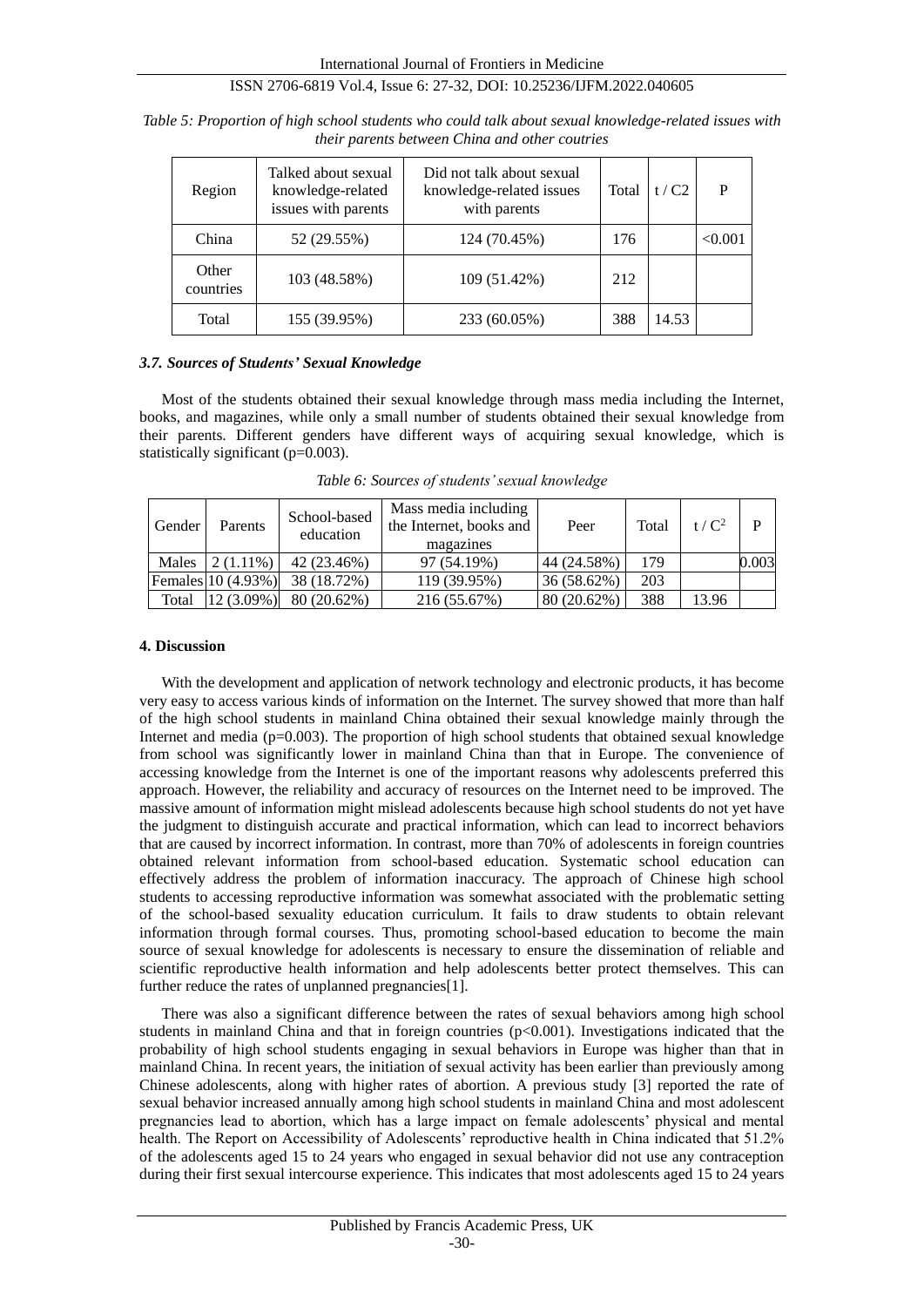were not able to effectively apply contraception or did not use any contraception method. A foreign study [2] showed that the rate of unplanned pregnancies among adolescents aged 15 to 19 years accounted for 13% of the total rate of unplanned pregnancies in the United States while the rate of unplanned pregnancies among adolescents worldwide accounted was 25%. This overly high proportion demonstrates that adolescents did not have the ability to apply the sexual knowledge they acquired to protect themselves, highlighting the importance of promoting reproductive health education and implementing contraception methods. Furthermore, the survey results from a Chinese research study showed [4] that 28.5% of the randomly selected 80,000 abortion cases were in females younger than 24 years old. Most of the abortion patients were young women who had an inadequate awareness of self-protection, failed to use any contraception method, and had a fluke mentality, directly causing the relatively high rates of unplanned pregnancies and abortions. Analysis of the Trend and Characteristics of Syphilis in China from 2014 to 2019 [5] reported that the incidence of syphilis in the age groups of 10 to 14 and 15 to 19 years old had increased significantly, with growth rates reaching 18.56% and 13.54%, respectively. In addition, the paper reported that a high incidence of syphilis occurred among students. According to the new report "Analysis of the Basic Characteristics and Trends of HIV/AIDS Among Adolescents in China from 2010 to 2019 [6], although the rising rate of HIV and AIDS infections among adolescents had declined, the incidence in the group aged 15 to 17 years still showed a rising trend. From the perspective of physiology, sexual behavior is a normal physiological need. High school students are still in the confused adolescence period with immature physiological and mental development. Acting recklessly with a lack of sexual knowledge and self-protection awareness will cause undesirable consequences such as unplanned pregnancies and infections with STDs [7]. This further shows the necessity to provide positive guidance and disseminate accurate sexual information. Unprotected sexual behavior easily spreads STDs such as syphilis, hepatitis B, and AIDS [8]. Furthermore, it is also not advisable to engage in sexual behavior in an unrestrained manner when there are protective measures that can be used. Both of these behaviors are unsuitable.8Numerous data have demonstrated that it is imperative to emphasize the implementation of adolescent sexual education at the high school stage. This includes actively implementing education by the school, parents, and peers, which can help to improve the awareness and slow the spread of adolescent sexual diseases to ensure the reproductive health of adolescents [9, 10].

Regarding sexual knowledge-related education from parents, Chinese high school students had significantly less communication with their parents than foreign high school students, and many parents had no idea of how to start a conversation on related topics (p<0.001). This might be attributed to the influence of traditional thoughts, causing the students and their families in mainland China to believe that sexuality is a shameful matter to discuss [11]. We should change the traditional view toward sexuality and show a scientific attitude toward sexuality education. During sexuality education, parents should initiate the communication of relevant information and high school students should use a scientific altitude to understand and discuss the topic. Many consider sexuality education the equivalent of teaching children about their bodies, sexual organs, and sexual safety. However, comprehensive sexuality education covers far more than this. The "Comprehensive Education" that the United Nations Educational, Scientific, and Cultural Organization promotes covers a diverse content including values, rights and cultures, gender, violence and security, health and welfare, the human body and its development, sexuality and sexual behavior, and sexuality and reproductive health [12]. It should be advocated to gather resources and power from the whole society to care about adolescent sexuality education. Peer education should be carried out in high school for the more effective acquisition of sexual information [13].

The essence of adolescent reproductive health education is education on physical emotions and values. School-based education in classroom settings often fails to achieve the optimal teaching objective of positive emotion transmission. We can introduce peer education in high school, conduct various public welfare activities and lectures, adopt interactive teaching, and combine education with entertainment so that education can truly get to the essence of adolescents to help them establish positive physical emotions and ultimately, achieve self-confidence, self-esteem, and self-love.

#### **References**

*[1] Murdock NH. Teenage pregnancy. J Natl Med Assoc. 1998 Mar; 90(3):135-6. PMID: 9549975; PMCID: PMC2608330.*

*[2] Leftwich HK, Alves MV. Adolescent Pregnancy. Pediatr Clin North Am. 2017 Apr; 64(2):381-388. doi: 10.1016/j.pcl.2016.11.007. Epub 2017 Jan 3. PMID: 28292453.*